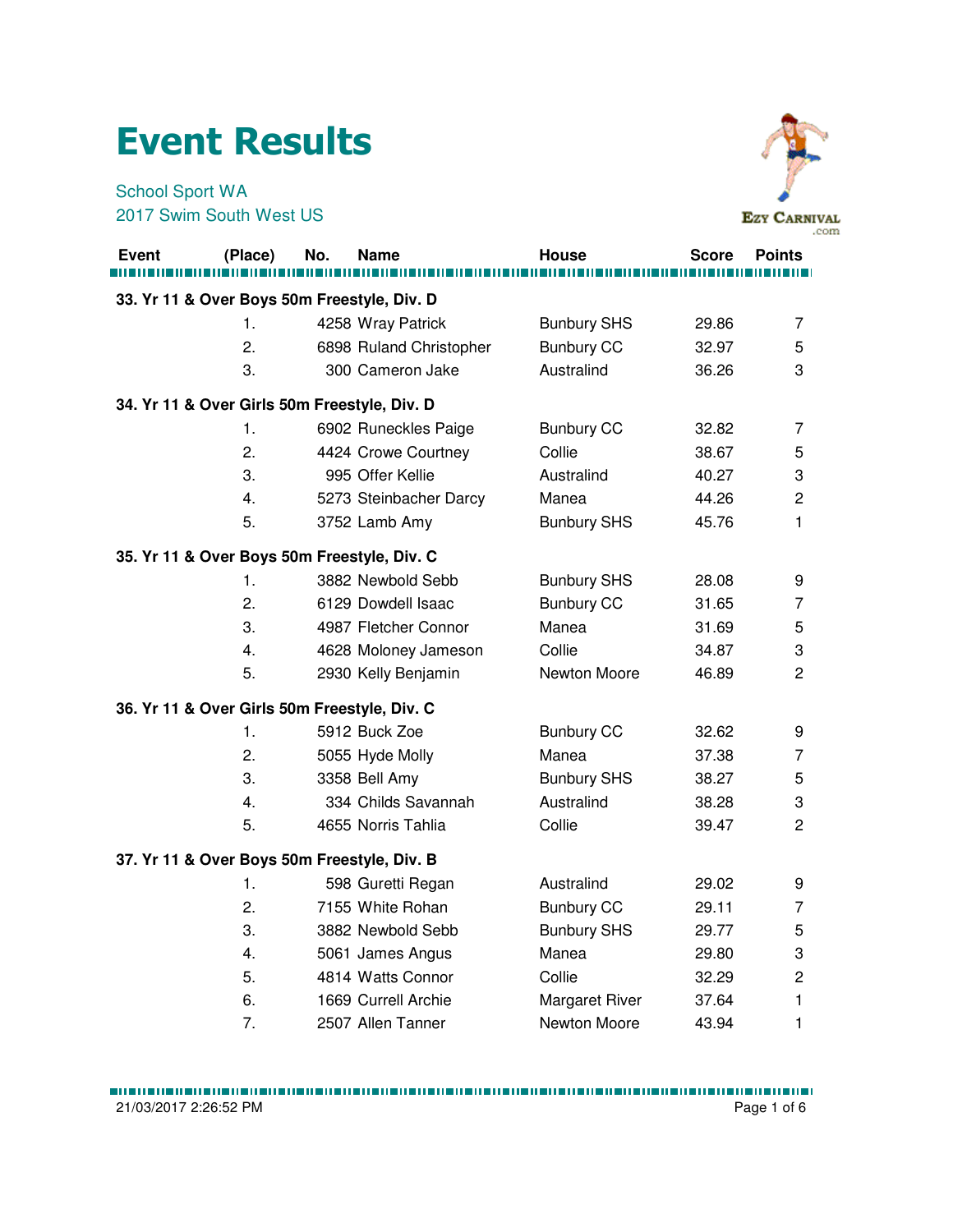| <b>Event</b> | (Place)                                      | No. | <b>Name</b>             | <b>House</b>          | <b>Score</b> | <b>Points</b>   |
|--------------|----------------------------------------------|-----|-------------------------|-----------------------|--------------|-----------------|
|              |                                              |     |                         |                       |              |                 |
|              | 38. Yr 11 & Over Girls 50m Freestyle, Div. B |     |                         |                       |              |                 |
|              | $\mathbf{1}$ .                               |     | 6775 Parsons Cian       | <b>Bunbury CC</b>     | 31.51        | 9               |
|              | 2.                                           |     | 4146 Templeman Kiara    | <b>Bunbury SHS</b>    | 33.38        | 7               |
|              | 3.                                           |     | 1648 Cook Jesse         | Margaret River        | 34.17        | 5               |
|              | 4.                                           |     | 4784 Swan Hannah        | Collie                | 35.78        | 3               |
|              | 5.                                           |     | 5134 McCracken Chelsea  | Manea                 | 36.86        | $\overline{c}$  |
|              | 39. Yr 11 & Over Boys 50m Freestyle, Div. A  |     |                         |                       |              |                 |
|              | 1.                                           |     | 722 Jamieson Lachlan    | Australind            | 27.42        | 12              |
|              | 2.                                           |     | 3653 Hill Bailey        | <b>Bunbury SHS</b>    | 27.95        | 9               |
|              | 3.                                           |     | 2470 Winstanley Flynn   | Margaret River        | 27.98        | 7               |
|              | 4.                                           |     | 5327 Wall Matthew       | Manea                 | 29.18        | 5               |
|              | 5.                                           |     | 4736 Scolari Taine      | Collie                | 31.01        | 3               |
|              | 6.                                           |     | 5768 Albertsen Byron    | <b>Bunbury CC</b>     | 31.37        | $\overline{c}$  |
|              | 7.                                           |     | 3107 Rankin Zachary     | Newton Moore          | 32.09        | 1               |
|              | 40. Yr 11 & Over Girls 50m Freestyle, Div. A |     |                         |                       |              |                 |
|              | 1.                                           |     | 6543 Lee Courtney       | <b>Bunbury CC</b>     | 30.17        | 12 <sub>2</sub> |
|              | 2.                                           |     | 4197 Vychytilova Simona | <b>Bunbury SHS</b>    | 31.18        | 9               |
|              | 3.                                           |     | 5181 Noonan Vivienne    | Manea                 | 31.42        | 7               |
|              | 4.                                           |     | 4332 Biffin Maggie      | Collie                | 36.53        | 5               |
|              | 5.                                           |     | 3191 Smith Ella         | Newton Moore          | 39.43        | 3               |
|              | 49. Yr 11 & Over Boys 50m Butterfly, Div. A  |     |                         |                       |              |                 |
|              | 1.                                           |     | 722 Jamieson Lachlan    | Australind            | 29.31        | 12 <sub>2</sub> |
|              | 2.                                           |     | 3653 Hill Bailey        | <b>Bunbury SHS</b>    | 33.79        | 9               |
|              | 3.                                           |     | 2470 Winstanley Flynn   | <b>Margaret River</b> | 34.68        | 7               |
|              | 4.                                           |     | 7155 White Rohan        | <b>Bunbury CC</b>     | 36.09        | 5               |
|              | 5.                                           |     | 4814 Watts Connor       | Collie                | 41.80        | 3               |
|              | 6.                                           |     | 4987 Fletcher Connor    | Manea                 | 48.59        | $\overline{2}$  |
|              |                                              |     |                         |                       |              |                 |
|              | 50. Yr 11 & Over Girls 50m Butterfly, Div. A |     |                         |                       |              |                 |
|              | 1.                                           |     | 6543 Lee Courtney       | <b>Bunbury CC</b>     | 33.46        | 12 <sub>2</sub> |
|              | 2.                                           |     | 4197 Vychytilova Simona | <b>Bunbury SHS</b>    | 35.59        | 9               |
|              | 3.                                           |     | 5181 Noonan Vivienne    | Manea                 | 37.48        | 7               |
|              | 4.                                           |     | 4332 Biffin Maggie      | Collie                | 41.19        | 5               |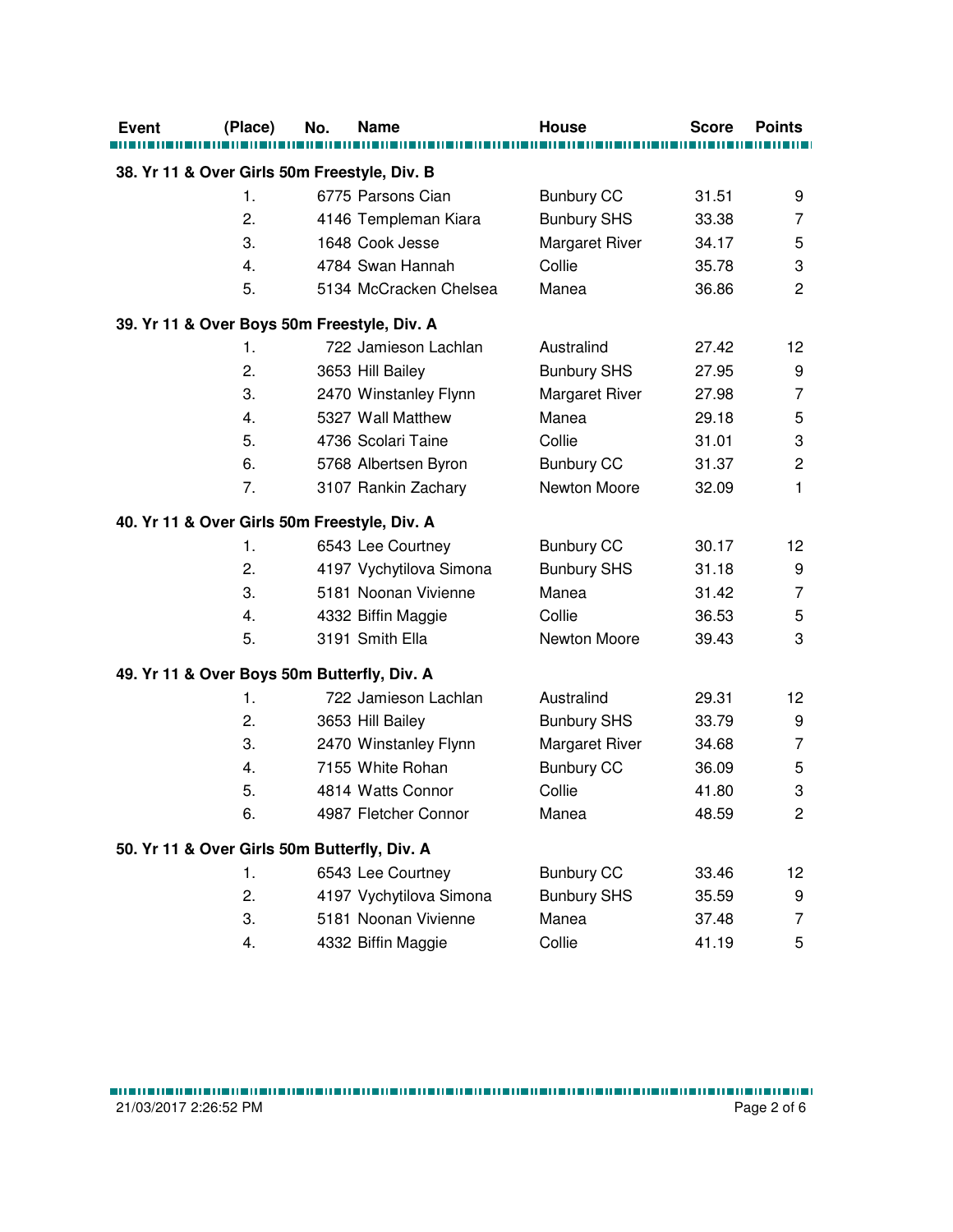| Event                                  | (Place) | No. | <b>Name</b>                                     | <b>House</b>          | <b>Score</b> | <b>Points</b>             |
|----------------------------------------|---------|-----|-------------------------------------------------|-----------------------|--------------|---------------------------|
|                                        |         |     |                                                 |                       |              |                           |
| 51. OPEN Boys 100m Backstroke, Div. A  |         |     |                                                 |                       |              |                           |
|                                        | 1.      |     | 6544 Lee Kyle                                   | <b>Bunbury CC</b>     | 1:09.73      | 12                        |
|                                        | 2.      |     | 722 Jamieson Lachlan                            | Australind            | 1:12.51      | 9                         |
|                                        | 3.      |     | 3454 Coleman Daniel                             | <b>Bunbury SHS</b>    | 1:15.82      | $\overline{7}$            |
|                                        | 4.      |     | 5061 James Angus                                | Manea                 | 1:19.59      | 5                         |
|                                        | 5.      |     | 4736 Scolari Taine                              | Collie                | 1:37.58      | 3                         |
| 52. OPEN Girls 100m Backstroke, Div. A |         |     |                                                 |                       |              |                           |
|                                        | 1.      |     | 6543 Lee Courtney                               | <b>Bunbury CC</b>     | 1:12.59      | 12                        |
|                                        | 2.      |     | 1933 Jones Lucinda                              | Margaret River        | 1:15.60      | 9                         |
|                                        | 3.      |     | 3709 Johnson Alice                              | <b>Bunbury SHS</b>    | 1:20.81      | $\overline{7}$            |
|                                        | 4.      |     | 342 Cleggett Kaylee                             | Australind            | 1:24.32      | 5                         |
|                                        | 5.      |     | 5134 McCracken Chelsea                          | Manea                 | 1:34.41      | 3                         |
|                                        | 6.      |     | 4424 Crowe Courtney                             | Collie                | 1:37.53      | $\overline{2}$            |
|                                        |         |     | 69. Yr 11 & Over Boys 50m Breaststroke, Div. B  |                       |              |                           |
|                                        | 1.      |     | 598 Guretti Regan                               | Australind            | 38.59        | 9                         |
|                                        | 2.      |     | 3653 Hill Bailey                                | <b>Bunbury SHS</b>    | 43.94        | $\overline{7}$            |
|                                        | 3.      |     | 4814 Watts Connor                               | Collie                | 45.86        | 5                         |
|                                        | 4.      |     | 6129 Dowdell Isaac                              | <b>Bunbury CC</b>     | 46.82        | $\ensuremath{\mathsf{3}}$ |
|                                        | 5.      |     | 2507 Allen Tanner                               | Newton Moore          | 46.95        | $\overline{c}$            |
|                                        | 6.      |     | 1669 Currell Archie                             | <b>Margaret River</b> | 50.46        | 1                         |
|                                        |         |     | 70. Yr 11 & Over Girls 50m Breaststroke, Div. B |                       |              |                           |
|                                        | 1.      |     | 6543 Lee Courtney                               | <b>Bunbury CC</b>     | 41.98        | 9                         |
|                                        | 2.      |     | 5181 Noonan Vivienne                            | Manea                 | 46.38        | 7                         |
|                                        | 3.      |     | 3358 Bell Amy                                   | <b>Bunbury SHS</b>    | 49.23        | 5                         |
|                                        | 4.      |     | 4332 Biffin Maggie                              | Collie                | 49.69        | 3                         |
|                                        | 5.      |     | 334 Childs Savannah                             | Australind            | 57.37        | $\overline{2}$            |
|                                        |         |     | 71. Yr 11 & Over Boys 50m Breaststroke, Div. A  |                       |              |                           |
|                                        | 1.      |     | 722 Jamieson Lachlan                            | Australind            | 37.20        | 12                        |
|                                        | 2.      |     | 5327 Wall Matthew                               | Manea                 | 39.40        | 9                         |
|                                        | 3.      |     | 3107 Rankin Zachary                             | Newton Moore          | 41.07        | 7                         |
|                                        | 4.      |     | 4628 Moloney Jameson                            | Collie                | 41.13        | 5                         |
|                                        | 5.      |     | 4258 Wray Patrick                               | <b>Bunbury SHS</b>    | 41.16        | 3                         |
|                                        | 6.      |     | 5768 Albertsen Byron                            | <b>Bunbury CC</b>     | 43.84        | $\overline{c}$            |
|                                        | 7.      |     | 2470 Winstanley Flynn                           | Margaret River        | 46.46        | 1                         |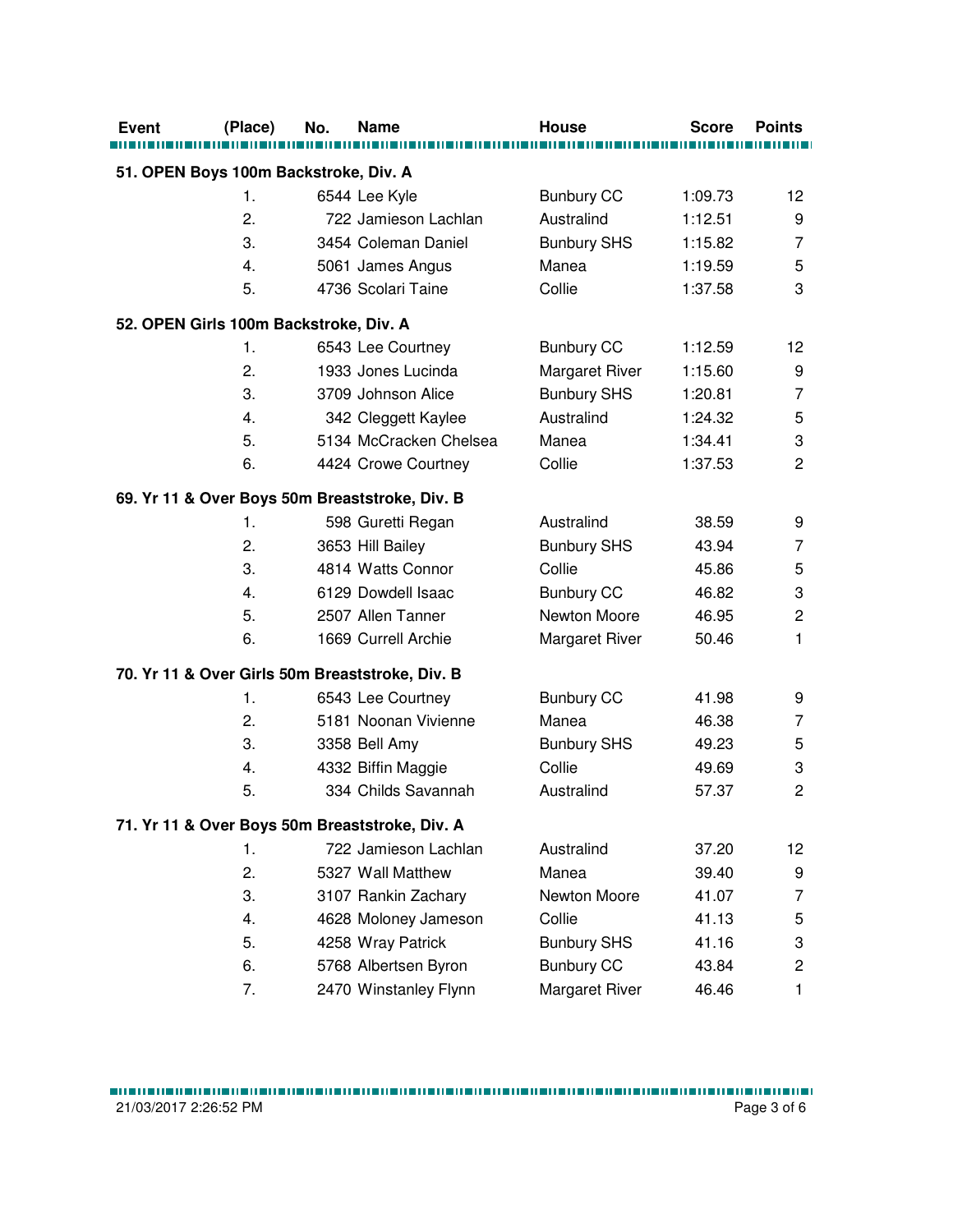| <b>Event</b>                                  | (Place) | No. | Name                                              | <b>House</b>          | <b>Score</b> | <b>Points</b>             |
|-----------------------------------------------|---------|-----|---------------------------------------------------|-----------------------|--------------|---------------------------|
|                                               |         |     |                                                   |                       |              |                           |
|                                               |         |     | 72. Yr 11 & Over Girls 50m Breaststroke, Div. A   |                       |              |                           |
|                                               | 1.      |     | 6775 Parsons Cian                                 | <b>Bunbury CC</b>     | 40.92        | 12                        |
|                                               | 2.      |     | 4197 Vychytilova Simona                           | <b>Bunbury SHS</b>    | 42.17        | 9                         |
|                                               | 3.      |     | 1648 Cook Jesse                                   | Margaret River        | 48.01        | $\overline{7}$            |
|                                               | 4.      |     | 5149 Milentis Bridgette                           | Manea                 | 48.39        | 5                         |
|                                               | 5.      |     | 4784 Swan Hannah                                  | Collie                | 49.41        | $\ensuremath{\mathsf{3}}$ |
|                                               | 6.      |     | 3191 Smith Ella                                   | Newton Moore          | 49.95        | $\overline{c}$            |
|                                               |         |     | 81. Yr 11 & Over Boys 100m Freestyle, Div. A      |                       |              |                           |
|                                               | 1.      |     | 722 Jamieson Lachlan                              | Australind            | 1:01.08      | 12                        |
|                                               | 2.      |     | 2470 Winstanley Flynn                             | <b>Margaret River</b> | 1:05.16      | 9                         |
|                                               | 3.      |     | 3910 O'Neill Spike                                | <b>Bunbury SHS</b>    | 1:05.51      | $\overline{7}$            |
|                                               | 4.      |     | 5327 Wall Matthew                                 | Manea                 | 1:09.34      | 5                         |
|                                               | 5.      |     | 5768 Albertsen Byron                              | <b>Bunbury CC</b>     | 1:10.97      | $\ensuremath{\mathsf{3}}$ |
|                                               | 6.      |     | 4736 Scolari Taine                                | Collie                | 1:15.38      | $\mathbf 2$               |
|                                               | 7.      |     | 3107 Rankin Zachary                               | Newton Moore          | 1:17.18      | 1                         |
| 82. Yr 11 & Over Girls 100m Freestyle, Div. A |         |     |                                                   |                       |              |                           |
|                                               | 1.      |     | 6543 Lee Courtney                                 | <b>Bunbury CC</b>     | 1:06.43      | 12                        |
|                                               | 2.      |     | 4197 Vychytilova Simona                           | <b>Bunbury SHS</b>    | 1:09.09      | 9                         |
|                                               | 3.      |     | 5181 Noonan Vivienne                              | Manea                 | 1:10.17      | $\overline{7}$            |
|                                               | 4.      |     | 4332 Biffin Maggie                                | Collie                | 1:24.48      | 5                         |
|                                               |         |     | 85. Yr 11 & Over Girls 4x50m Medley Relay, Div. A |                       |              |                           |
|                                               | 1.      |     | 79 Bunbury CC - Team                              | <b>Bunbury CC</b>     | 2:25.23      | 24                        |
|                                               | 2.      |     | 81 Bunbury SHS - Team                             | <b>Bunbury SHS</b>    | 2:41.57      | 18                        |
|                                               | 3.      |     | 85 Margaret River - Team                          | Margaret River        | 2:52.84      | 14                        |
|                                               | 4.      |     | 86 Manea - Team                                   | Manea                 | 2:53.57      | 10                        |
|                                               | 5.      |     | 84 Collie - Team                                  | Collie                | 2:59.26      | 6                         |
|                                               |         |     | 86. Yr 11 & Over Boys 4x50m Medley Relay, Div. A  |                       |              |                           |
|                                               | 1.      |     | 81 Bunbury SHS - Team                             | <b>Bunbury SHS</b>    | 2:22.24      | 24                        |
|                                               | 2.      |     | 79 Bunbury CC - Team                              | <b>Bunbury CC</b>     | 2:32.94      | 18                        |
|                                               | 3.      |     | 80 Australind - Team                              | Australind            | 2:40.10      | 14                        |
|                                               | 4.      |     | 84 Collie - Team                                  | Collie                | 2:40.49      | 10                        |
|                                               | 5.      |     | 85 Margaret River - Team                          | Margaret River        | 2:44.91      | 6                         |
|                                               | 6.      |     | 82 Newton Moore - Team                            | Newton Moore          | 3:15.47      | 4                         |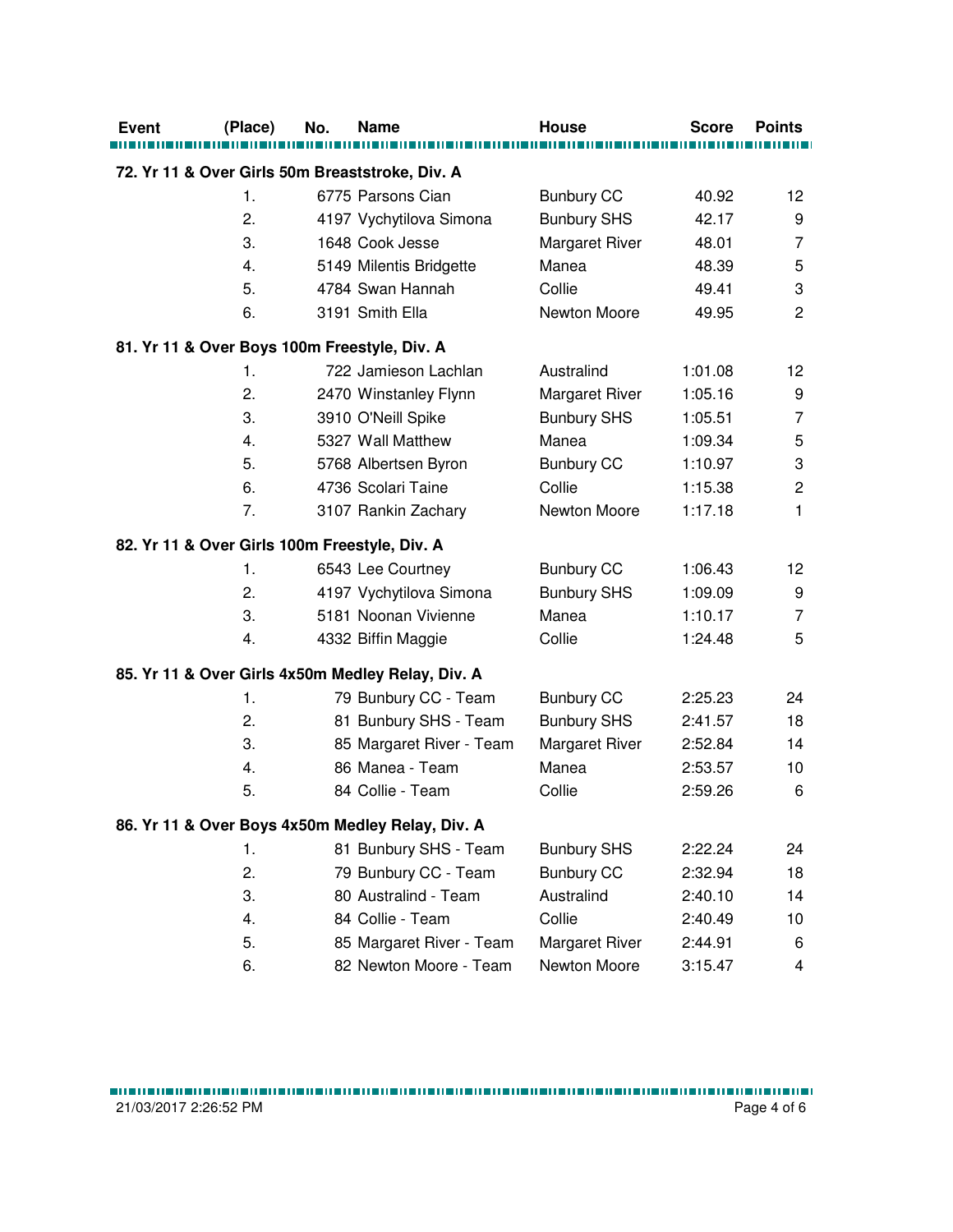| <b>Event</b>                                      | (Place)       | No. | <b>Name</b>                                    | House                 | <b>Score</b> | <b>Points</b>             |  |  |
|---------------------------------------------------|---------------|-----|------------------------------------------------|-----------------------|--------------|---------------------------|--|--|
|                                                   |               |     | 103. Yr 11 & Over Boys 50m Backstroke, Div. B  |                       |              |                           |  |  |
|                                                   | 1.            |     | 5327 Wall Matthew                              | Manea                 | 37.99        | 9                         |  |  |
|                                                   | 2.            |     | 598 Guretti Regan                              | Australind            | 38.34        | 7                         |  |  |
|                                                   | 3.            |     | 3653 Hill Bailey                               | <b>Bunbury SHS</b>    | 38.44        | 5                         |  |  |
|                                                   | 4.            |     | 6898 Ruland Christopher                        | <b>Bunbury CC</b>     | 42.72        | 3                         |  |  |
|                                                   | 5.            |     | 4814 Watts Connor                              | Collie                | 46.29        | $\overline{2}$            |  |  |
|                                                   |               |     |                                                |                       |              |                           |  |  |
|                                                   |               |     | 104. Yr 11 & Over Girls 50m Backstroke, Div. B |                       |              |                           |  |  |
|                                                   | 1.            |     | 6775 Parsons Cian                              | <b>Bunbury CC</b>     | 38.59        | 9                         |  |  |
|                                                   | 2.            |     | 4146 Templeman Kiara                           | <b>Bunbury SHS</b>    | 40.08        | 7                         |  |  |
|                                                   | 3.            |     | 5134 McCracken Chelsea                         | Manea                 | 42.78        | 5                         |  |  |
|                                                   | 4.            |     | 4424 Crowe Courtney                            | Collie                | 44.96        | $\ensuremath{\mathsf{3}}$ |  |  |
|                                                   | 5.            |     | 3191 Smith Ella                                | Newton Moore          | 49.16        | $\overline{2}$            |  |  |
|                                                   |               |     | 105. Yr 11 & Over Boys 50m Backstroke, Div. A  |                       |              |                           |  |  |
|                                                   | $\mathbf 1$ . |     | 722 Jamieson Lachlan                           | Australind            | 32.96        | 12                        |  |  |
|                                                   | 2.            |     | 5061 James Angus                               | Manea                 | 35.66        | 9                         |  |  |
|                                                   | 3.            |     | 3882 Newbold Sebb                              | <b>Bunbury SHS</b>    | 36.19        | $\overline{7}$            |  |  |
|                                                   | 4.            |     | 2470 Winstanley Flynn                          | Margaret River        | 36.39        | 5                         |  |  |
|                                                   | 5.            |     | 6129 Dowdell Isaac                             | <b>Bunbury CC</b>     | 38.59        | 3                         |  |  |
|                                                   | 6.            |     | 4736 Scolari Taine                             | Collie                | 42.18        | $\mathbf 2$               |  |  |
|                                                   | 7.            |     | 3107 Rankin Zachary                            | Newton Moore          | 45.35        | $\mathbf{1}$              |  |  |
|                                                   |               |     | 106. Yr 11 & Over Girls 50m Backstroke, Div. A |                       |              |                           |  |  |
|                                                   | $\mathbf 1$ . |     | 6543 Lee Courtney                              | <b>Bunbury CC</b>     | 33.58        | 12                        |  |  |
|                                                   | 2.            |     | 4197 Vychytilova Simona                        | <b>Bunbury SHS</b>    | 38.05        | 9                         |  |  |
|                                                   | 3.            |     | 5181 Noonan Vivienne                           | Manea                 | 38.43        | 7                         |  |  |
|                                                   | 4.            |     | 4332 Biffin Maggie                             | Collie                | 46.34        | 5                         |  |  |
| 115. Yr 11 & Over Girls 100m Breaststroke, Div. A |               |     |                                                |                       |              |                           |  |  |
|                                                   | 1.            |     | 6543 Lee Courtney                              | <b>Bunbury CC</b>     | 1:30.04      | 12                        |  |  |
|                                                   | 2.            |     | 4197 Vychytilova Simona                        | <b>Bunbury SHS</b>    | 1:33.14      | 9                         |  |  |
|                                                   | 3.            |     | 4332 Biffin Maggie                             | Collie                | 1:48.69      | 7                         |  |  |
|                                                   | 4.            |     | 1648 Cook Jesse                                | <b>Margaret River</b> | 1:50.11      | 5                         |  |  |
|                                                   | 5.            |     | 5044 Hollins Teya                              | Manea                 | 1:52.69      | 3                         |  |  |
|                                                   | 6.            |     | 3191 Smith Ella                                | Newton Moore          | 2:00.42      | $\overline{c}$            |  |  |
|                                                   |               |     |                                                |                       |              |                           |  |  |